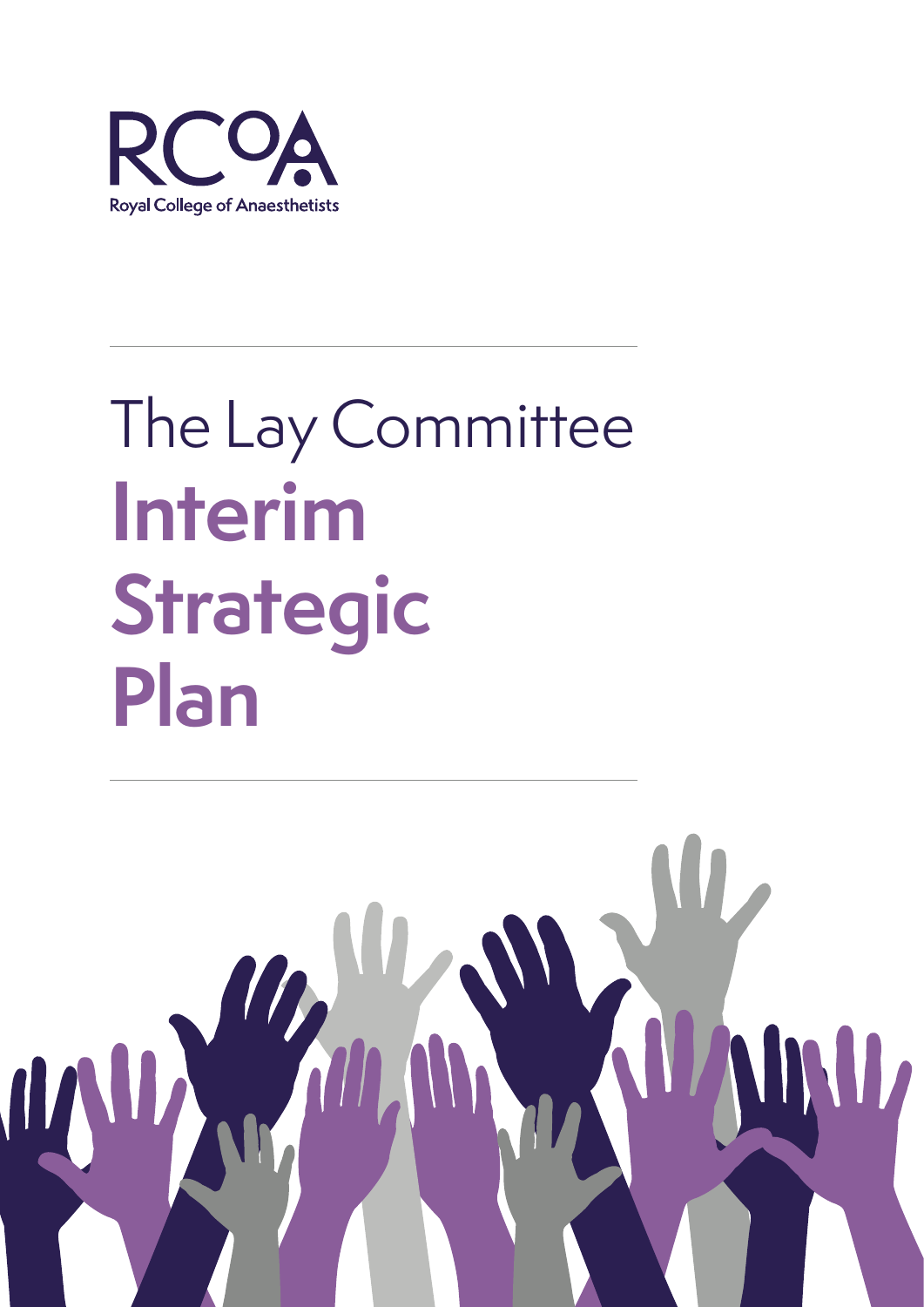# Preface



It is essential that anaesthetists, intensivists and specialists in pain medicine understand their patients' needs, expectations and worries, as well as what matters to them most in terms of their health and wellbeing. This is why the College set up its Lay Committee in 1998.

Our lay members support the work of the College in many ways. They ensure the patient and public voice is heard at every level in the College. Their work includes observing our exams, helping us develop curricula and patient information resources, reviewing research applications, assessing standards in anaesthetic departments with our clinicians and much more.

The Lay Committee has grown and developed over the years in tandem with the College and I am delighted to see the publication of this, its first strategic plan. This clearly demonstrates alignment with our strategic aims and in particular our commitment to putting patients at the heart of everything we do.

**Professor Ravi Mahajan President, Royal College of Anaesthetists**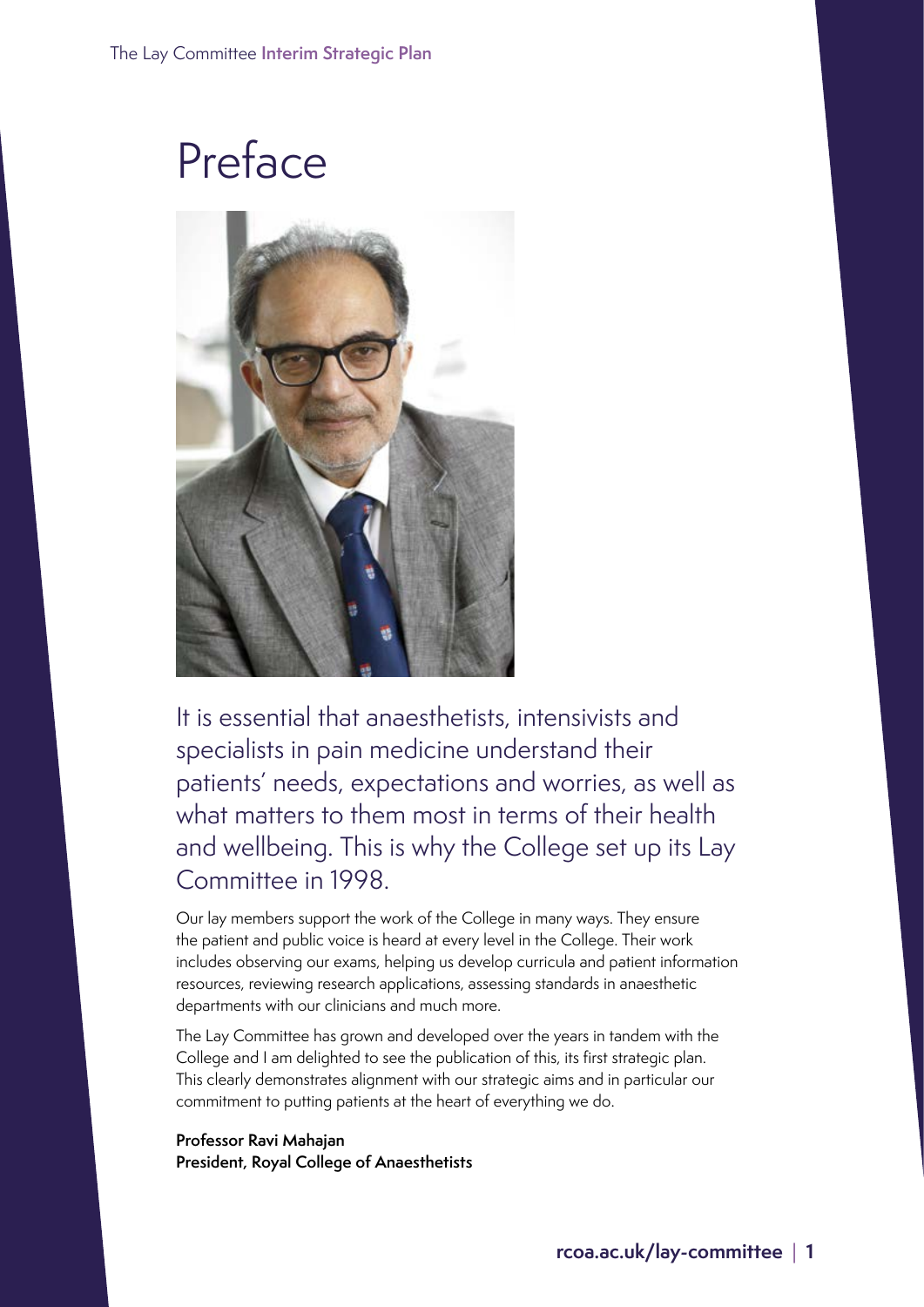# Foreword



# This is the first strategic plan produced by the College's Lay Committee. The plan sets out our purpose, vision and values as well as our priorities.

We live in strange, uncertain times and we do not know what the future holds. However, we can be certain that clinicians in anaesthesia, intensive care and pain medicine will deploy all their expertise and experience to provide safe, high quality healthcare for patients who need their support whatever the circumstances.

Our strategic plan sets out how we will develop our role and the way we work to maximise our potential to support the College in its strategic aims. We will do this primarily by ensuring the voices of patients and the public are at the heart of all College activities.

The three strands of this strategic plan set out a clear direction for us. Our priorities are developing our influence and improving our communication and ways of working. We aim to continue to grow and develop into an effective and efficient team which has presence within the College and reaches out into the wider community.

#### **Carol Pellowe Chair, The Lay Committee**

**Pauline Elliott Chair Designate, The Lay Committee**

February 2021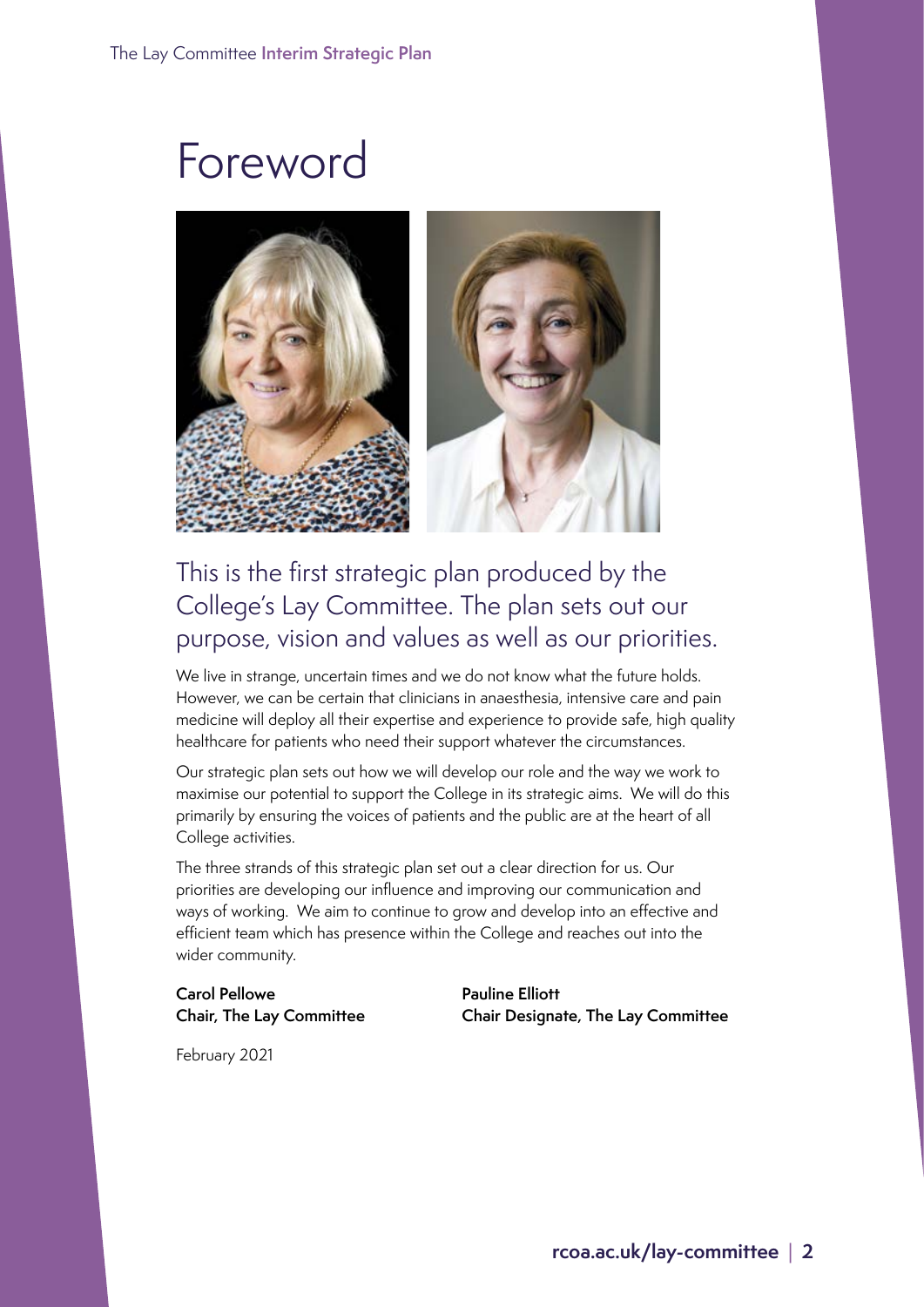### Our purpose and vision

We are volunteers who support, advise and influence the College to continually improve patients' experience of anaesthesia and perioperative care.

## Link with the College's Strategic Plan

We represent patients and the public across the College. Strand three of the College's Strategic Plan 2018–2021 refers to our role. This interim strategic plan sets a clear direction for our future work. We will formulate a workplan and track our performance against our aims. We will contribute to the development of the College's new strategic plan (for three to five years from 2022), adjusting and finalising our plan to ensure we remain aligned with the College's vision and aims.

### Our values

We share the College values and interpret them in our own context.

| <b>Expert</b>    | We are committed to supporting the College as it strives<br>for excellence and develops expert clinicians.                            |
|------------------|---------------------------------------------------------------------------------------------------------------------------------------|
| <b>Positive</b>  | We are constructive, collaborative and proactive.                                                                                     |
| <b>Inclusive</b> | We believe we should use our influence on behalf of all<br>groups in our community. We value diversity and deplore<br>discrimination. |
| Forward-thinking | We seek out and embrace opportunities to innovate<br>and improve.                                                                     |
| <b>Ambitious</b> | We believe the voices of patients and the public should be<br>heard throughout the College.                                           |

# The three strands of our strategic plan

#### **1 Developing a stronger, more influential and representative voice**

#### Vision

We are known and respected throughout the College as a team of lay people whose focus is firmly on ensuring the College puts safety and the interests of patients and the public at the centre of all its activities.

#### Aims

To develop the power of our own voice to ensure we influence every level of the College's work.

To play a significant role in the development of the new College strategy, influencing both direction and approach and advocating a focus on patient involvement.

To improve the breadth and depth of our influence by building a more diverse Lay Committee and championing equality, diversity and inclusion in everything we do and say.